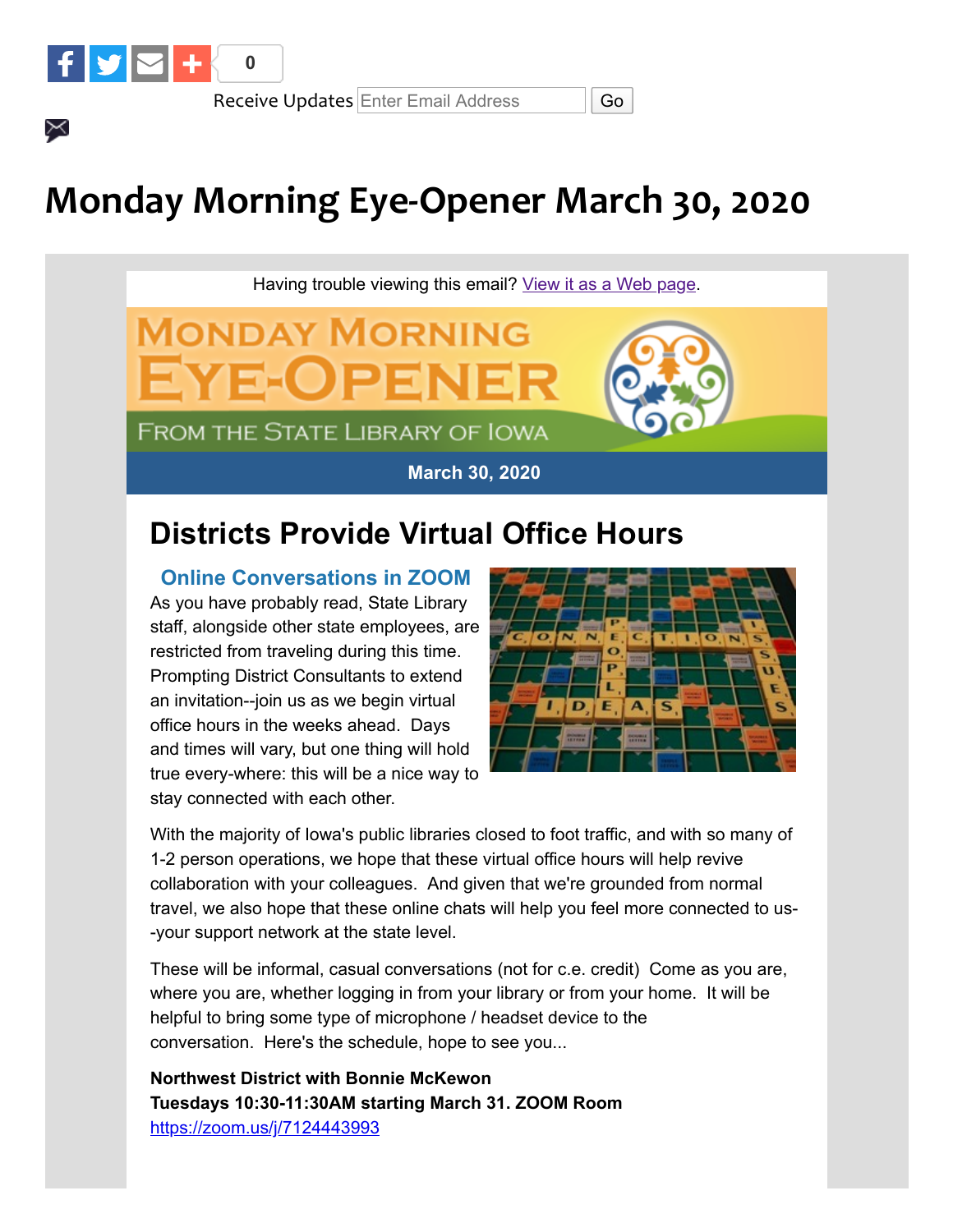**Central District with Maryann Mori Tuesdays 1:30-2:30PM starting March 31. ZOOM Room** [https://zoom.us/j/2304822985](https://lnks.gd/l/eyJhbGciOiJIUzI1NiJ9.eyJidWxsZXRpbl9saW5rX2lkIjoxMDIsInVyaSI6ImJwMjpjbGljayIsImJ1bGxldGluX2lkIjoiMjAyMDAzMjcuMTk0MTI1MjEiLCJ1cmwiOiJodHRwczovL3pvb20udXMvai8yMzA0ODIyOTg1P3V0bV9tZWRpdW09ZW1haWwmdXRtX3NvdXJjZT1nb3ZkZWxpdmVyeSJ9.bUZWB7XjD9y19cQWpbqT7B9RdT5xv6x8GdSSVjssB_g/br/76725867216-l?utm_medium=email&utm_source=govdelivery)

**Southwest District with Misty Gray Thursdays 10:00-11:00AM starting April 2. ZOOM Room** [https://zoom.us/j/6354046651](https://lnks.gd/l/eyJhbGciOiJIUzI1NiJ9.eyJidWxsZXRpbl9saW5rX2lkIjoxMDMsInVyaSI6ImJwMjpjbGljayIsImJ1bGxldGluX2lkIjoiMjAyMDAzMjcuMTk0MTI1MjEiLCJ1cmwiOiJodHRwczovL3d3dy5nb29nbGUuY29tL3VybD9xPWh0dHBzJTNBJTJGJTJGem9vbS51cyUyRmolMkY2MzU0MDQ2NjUxJTNGdXRtX21lZGl1bSUzRGVtYWlsJTI2dXRtX3NvdXJjZSUzRGdvdmRlbGl2ZXJ5JnNhPUQmdXNnPUFPdlZhdzNrc3lNakRyaFdabmlMVHhPcERCUmUmdXN0PTE1ODU2NTk2MTMxODIwMDAmdXRtX21lZGl1bT1lbWFpbCZ1dG1fc291cmNlPWdvdmRlbGl2ZXJ5In0.3mDN2wg9Z8Ug1dfiz2dr-KWCgU1473mRGjRkecbIhRw/br/76725867216-l?utm_medium=email&utm_source=govdelivery)

**North Central District with Jay Peterson Thursdays 1:30-2:30PM starting April 2. ZOOM Room** [https://zoom.us/j/5152814499](https://lnks.gd/l/eyJhbGciOiJIUzI1NiJ9.eyJidWxsZXRpbl9saW5rX2lkIjoxMDQsInVyaSI6ImJwMjpjbGljayIsImJ1bGxldGluX2lkIjoiMjAyMDAzMjcuMTk0MTI1MjEiLCJ1cmwiOiJodHRwczovL3d3dy5nb29nbGUuY29tL3VybD9xPWh0dHBzJTNBJTJGJTJGem9vbS51cyUyRmolMkY1MTUyODE0NDk5JTNGdXRtX21lZGl1bSUzRGVtYWlsJTI2dXRtX3NvdXJjZSUzRGdvdmRlbGl2ZXJ5JnNhPUQmc291cmNlPWhhbmdvdXRzJnVzZz1BRlFqQ05HZlVXVGliaHEwUkhLUVJPRW9SZHJBa1Z6d3dBJnVzdD0xNTg1MzQyNjM2Njc1MDAwJnV0bV9tZWRpdW09ZW1haWwmdXRtX3NvdXJjZT1nb3ZkZWxpdmVyeSJ9.UcigEsxxq9ZOf8cmPu8XnM68DbGo-Ef70Xadubcy4TA/br/76725867216-l?utm_medium=email&utm_source=govdelivery)

**Southeast District with Becky Heil Fridays 10:00-11:00AM. April 3. ZOOM Room** [https://zoom.us/j/4091922361](https://www.google.com/url?q=https%3A%2F%2Fzoom.us%2Fj%2F4091922361%3Futm_medium%3Demail%26utm_source%3Dgovdelivery&sa=D&source=hangouts&usg=AFQjCNHiJZy90NRx4RT7X44hjRT9Y1WzPw&ust=1585608946519000&utm_medium=email&utm_source=govdelivery)

**Northeast District with Eunice Riesberg Fridays 10:30-11:30 starting April 3. ZOOM Room** [https://zoom.us/j/3194336021](https://zoom.us/j/3194336021?utm_medium=email&utm_source=govdelivery)



**IBRARY OF IOWA** ONSULTATION . DESTINATION

8:00 A.M. TO 4:30 P.M. MONDAY - FRIDAY, EXCEPT HOLIDAYS 1112 EAST GRAND AVENUE, DES MOINES, IA 50319 1-800-248-4483 · WWW.STATELIBRARYOFIOWA.ORG

#### **State Library Services Continue**

In addition to open office hours described above, our agency is making other adjustments to ensure that support services to Iowa libraries continue.

#### **Consulting Staff**

Because travel restrictions prevent District staff from visiting local libraries on-site, previously scheduled appointments are being rescheduled for summer. In many cases, what would have been in-person meetings are being flipped online. Behind the scenes, revisions are now underway for a new edition of the lowa Library Trustees Handbook. Our work continues in building out the new Education Endorsement Program, as well as prepping for more immediate roundtables and webinars. One notable example is the *Kids First Conference* now happening entirely online **April 6-7.** 

And in a new development, last week we began a series of online meetings *"Crisis Response Conversations."* State Library staff will use ZOOM to talk about service options while libraries are closed. The first half of each session will be a discussion about a topic especially poignant during the COVID19 crisis. The second half hour will open up for general Q&A. Last week discussed electronic meetings; upcoming topics include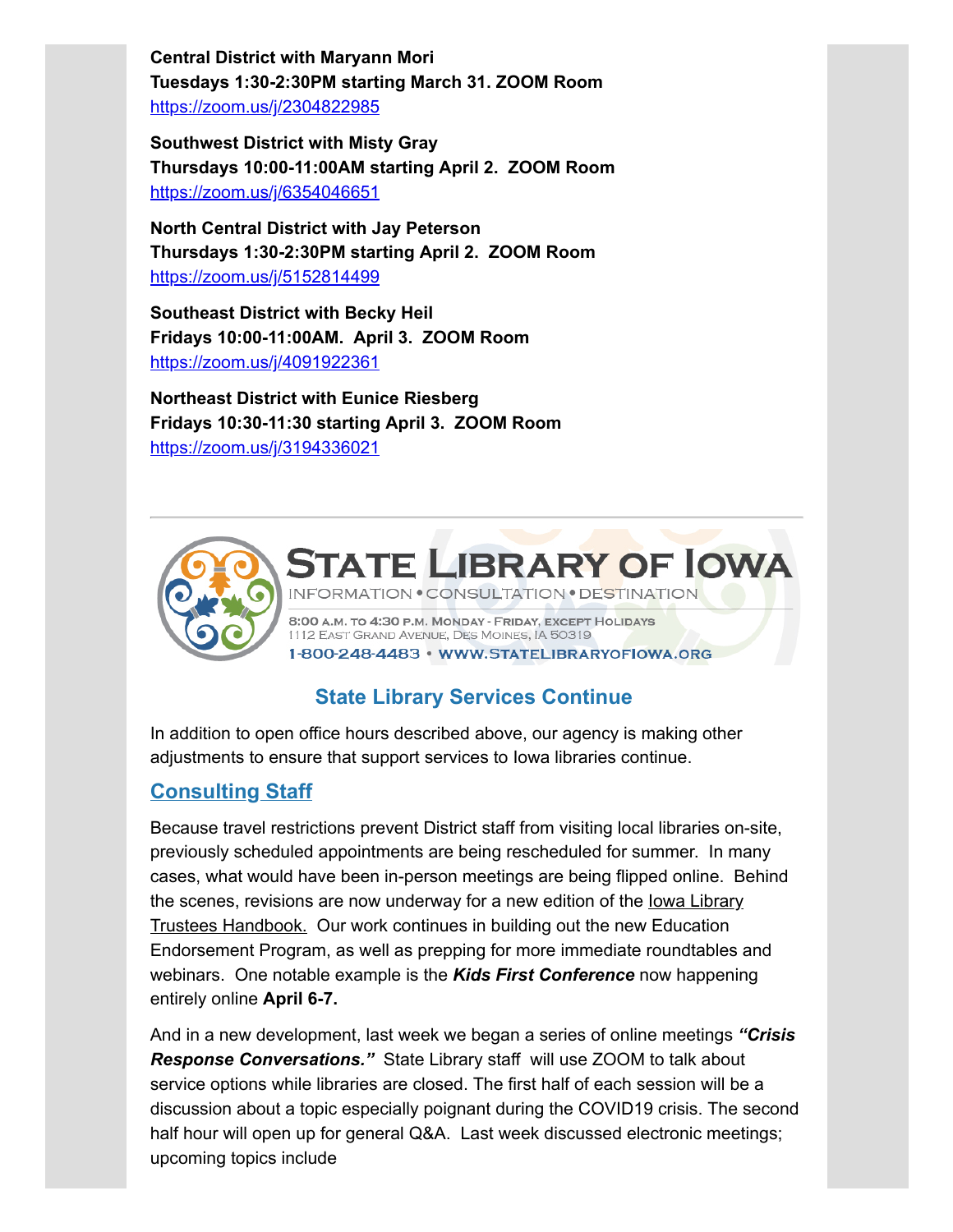- April 1: Q&A with Mandy Easter, Law Library Consultant
- April 8: Online Programming
- April 15: Bridges & Other E-Resources

#### **[Register for Crisis Response Conversations](https://statelibraryofiowa.lmscheckout.com/Course/index?utm_medium=email&utm_source=govdelivery)**

#### **LRT Staff**

The State Library's LRT staff (Library Resource Technicians) are also standing by to help with tech issues, E-Rate filing, BRIDGES questions, and website assistance. Also please note: the LRT staff are compiling a master list of libraries that have closed or are closing due to COVID19. They've been asking Iowa librarians to report on their building and staffing status: whether the building is open or closed, whether staff remains working, whether staff will continue with SILO-ILL and accepting IAShares deliveries, etc. **If you haven't yet reported this information,** please do so by completing the form titled *"Report an Iowa Library Closure"* found here

[https://www.statelibraryofiowa.org/ld/c-d/covid-19/library-closures](https://www.statelibraryofiowa.org/ld/c-d/covid-19/library-closures?utm_medium=email&utm_source=govdelivery)

#### **Specialized Library Services Staff**

Des Moines-based staff who provide reference and information service to Iowa citizens are still working in their capacity. Administrative offices and the Law Library are currently closed to the public. However, reference and information services remain available via phone, email, and live chat from 8:00AM-4:30PM.

- **Phone:** 1-800-248-4483 / **Email:** [information.services@iowa.gov](mailto:information.services@iowa.gov)
- **Live Chat:** Click the red chat icon in the lower left corner of the **State Library** homepage
- [State Library Card Requests](https://www.statelibraryofiowa.org/services/services/state-library-card?utm_medium=email&utm_source=govdelivery) are being processed electronically
- [Online Resources](https://www.statelibraryofiowa.org/services/online-resources/resources/index?utm_medium=email&utm_source=govdelivery) remain up and running; some may require a State Library Card

The above services remain subject to change; updates will be posted if changes are needed

## **OverDrive's Big Library Read**

#### **Continues Through April 13 ...**

There's still time to participate in OverDrive's **Big Library Read** with this season's title Funny, You Don't Look Autistic by Michael McCreary. **Big Library Read** is a great way to get your patrons talking about the same book and get your



**BRIDGES** e-book collection some renewed exposure as well.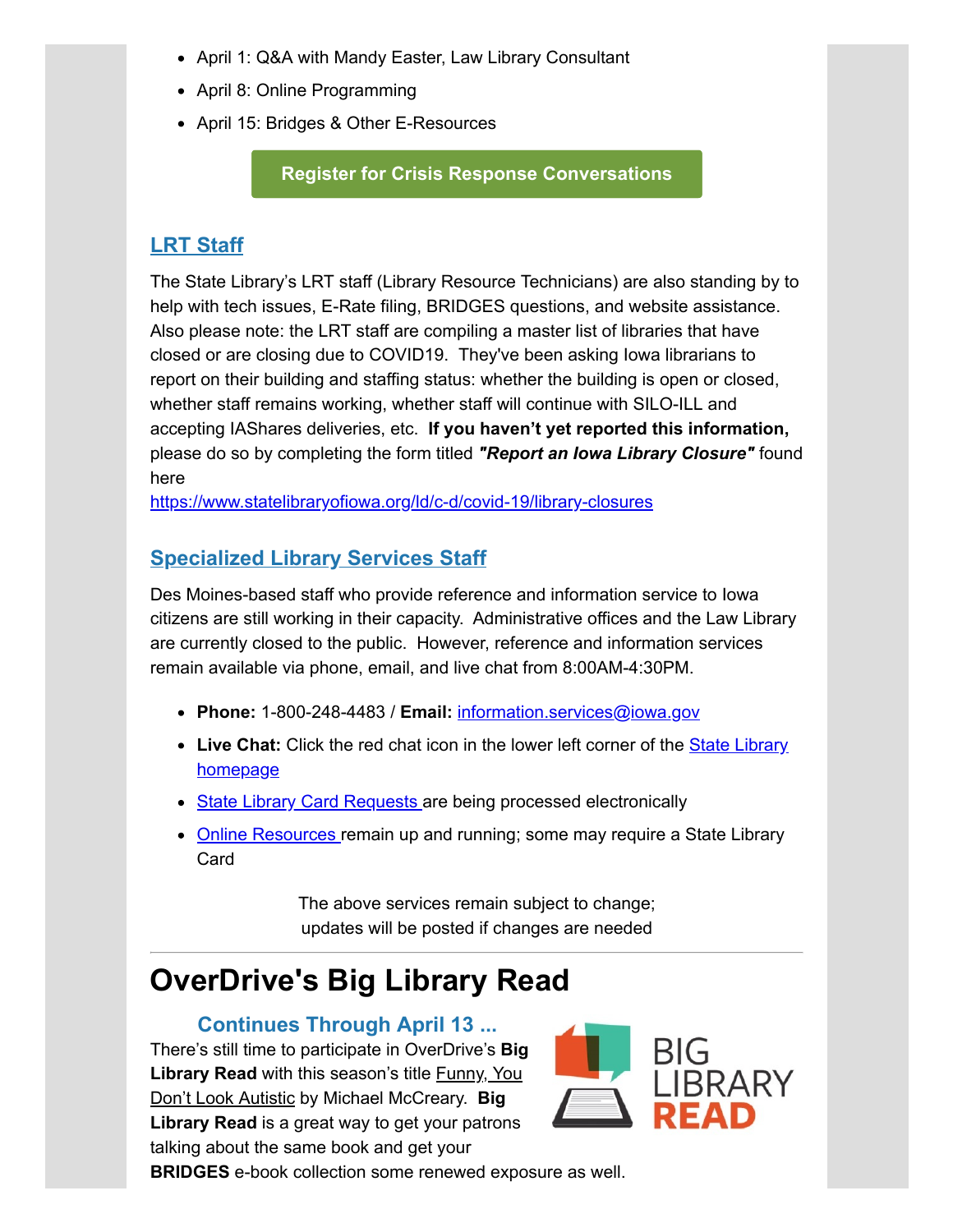**Big Library Read** is really a virtual global book club. Facilitated by OverDrive, this is a reading program promoted locally at thousands of libraries in the U.S. and around the world, connecting readers with the same book at the same time, minus any wait lists or holds.

The title Funny, You Don't Look Autistic, in eBook and audiobook formats, is still available for simultaneous download through **April 13**. Here's more about the book: *"…Like many others on the autism spectrum, 20-something stand-up comic Michael McCreary has been told by more than a few well-meaning folks that he doesn't look autistic. This unique and hilarious #OwnVoices memoir breaks down what it's like to live with autism for readers on and off the spectrum."*

Overdrive has packaged great resources to help with promoting the **Big Library Read @ Your Library.** Begin with a press release, then download marketing materials like posters and social media graphics. And if you use **#biglibraryread** on social media, you have a chance to win a Samsung Galaxy Tablet. Find out more at the button below.

**[Big Library Read](https://biglibraryread.com/?utm_medium=email&utm_source=govdelivery)**

### **This Week: Office Hours, Crisis Response Conversation #2, and BRIDGES News**



*Crisis Response Conversation* **#2** happens this **Wednesday April 1** @ **1:00PM**. This week's conversation will be a Q&A session with State Law Librarian Mandy Easter. The first half hour will be a facilitated discussion between Mandy and other State Library consultants. The second half hour opens up for

general Q&A on legal or other topics. If you have particular concerns related to library closures, holding board meetings, or other issues related to the Coronavirus environment, please log into the CE Catalog to register and receive the ZOOM Room link

**[C.E. Catalog](https://statelibraryofiowa.lmscheckout.com/Course/index?utm_medium=email&utm_source=govdelivery)**

**Important news regarding BRIDGES**: For all public libraries that are **NOT YET** members of **BRIDGES**, the State Library is extending the enrollment deadline for first-time joiners. **The extended deadline is now April 14, 2020**. This does compress the time needed on our end to help newcomers to **BRIDGES** get successfully up-and-running. So we ask that you read all documentation carefully